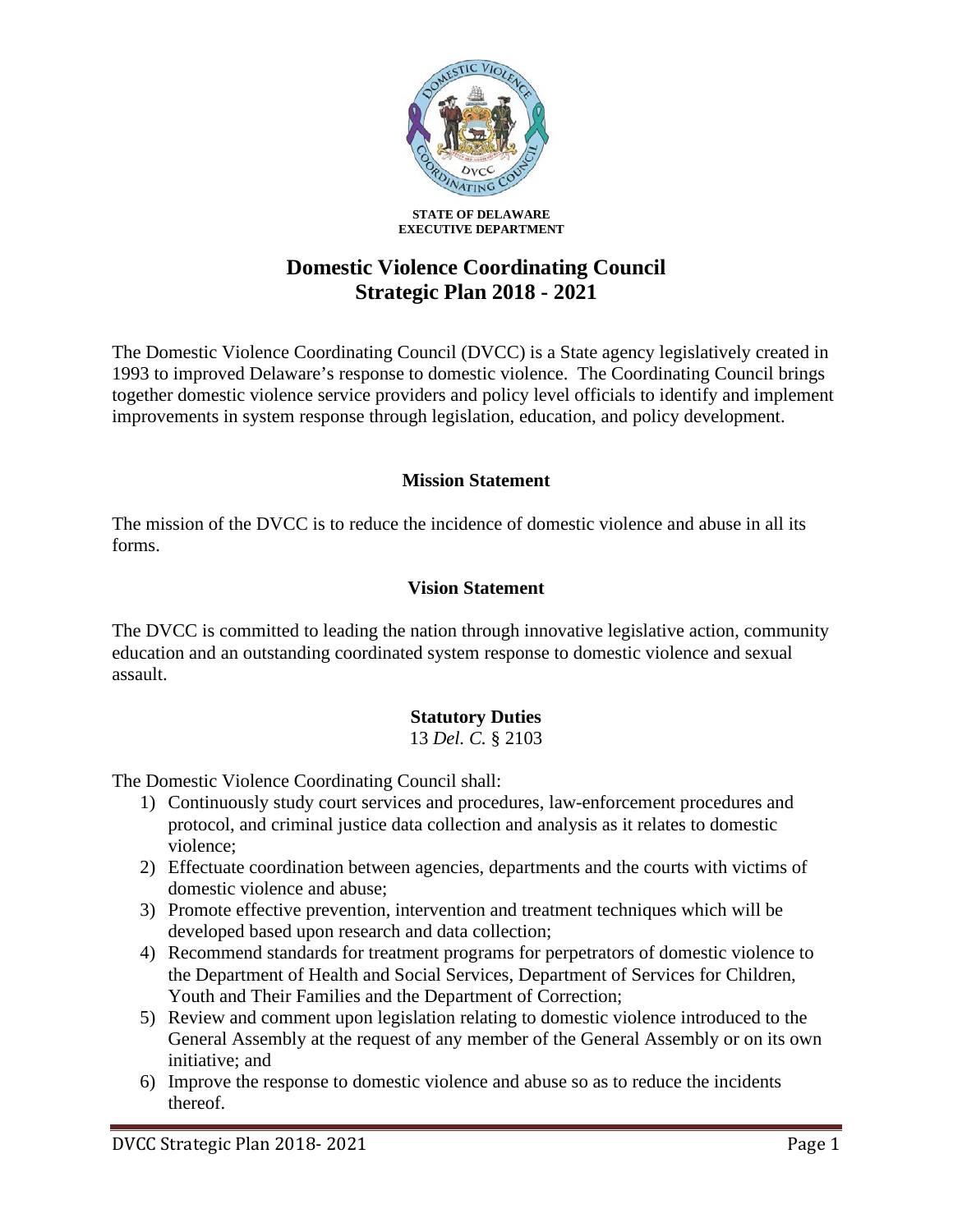### **Overview**

On November 14, 2017, the DVCC contracted the services of the Center for Court Innovation to facilitate a strategic planning day with the Council and key community partners. Participants in this event articulated a broad vision for enhanced statewide coordination on domestic violence cases in order to better promote victim safety and offender accountability. Participants reviewed previously identified goals and generated new ideas for fulfilling the broader vision. The Council then prioritized new areas of focus and developed several achievable initiatives that would further enhance cross-court communication, coordinate and address high risk domestic violence cases, promote resources for offenders and develop strategies for education, prevention and awareness.

Members voted on a name for the new strategic plan. Aptly named "P.E.A.C.E (Prevention

\*Education \*Advocacy \*Collaboration\*Engagement)," this strategic plan emphasizes the Council's commitment to the mission. The goals and objectives lay out a plan for the next few years that will focus on the safety and needs of victims; offender accountability; and supportive efforts towards a collaborative community response to violence in families and the community.

## **Strategic Priorities**

- 1. Court Operations
- 2. High Risk Specialization
- 3. Services and Resources for Offenders
- 4. Trauma-Informed Education, Prevention and Awareness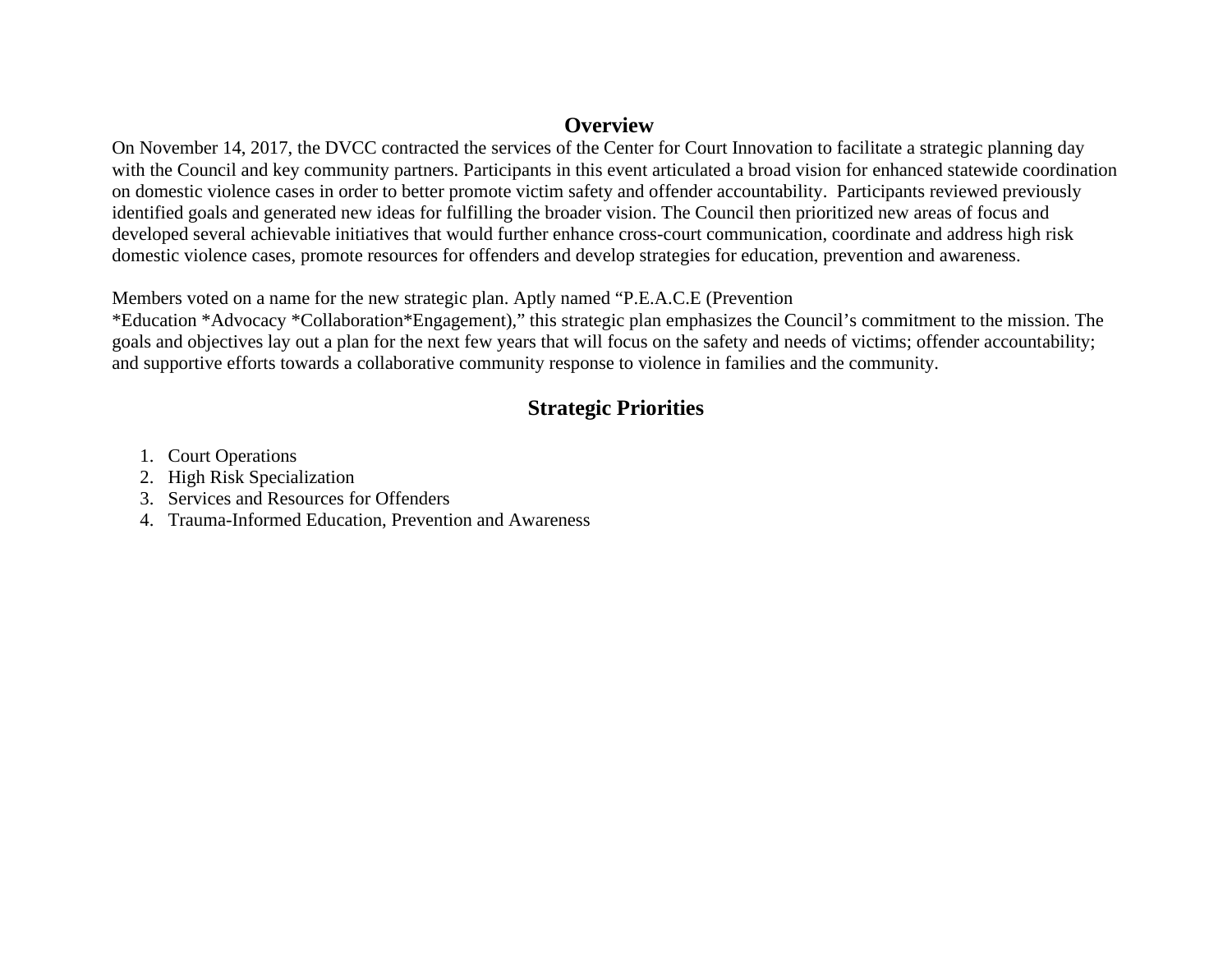| <b>Priority #1: Court Operations</b>                                                                                                                                                                                                                                                               | <b>Status</b><br>(as of $06/30/2021$ )                                                                                                                                                                                                                                                                                                                                                                                                                                                                                                                                  |
|----------------------------------------------------------------------------------------------------------------------------------------------------------------------------------------------------------------------------------------------------------------------------------------------------|-------------------------------------------------------------------------------------------------------------------------------------------------------------------------------------------------------------------------------------------------------------------------------------------------------------------------------------------------------------------------------------------------------------------------------------------------------------------------------------------------------------------------------------------------------------------------|
| Create a statewide domestic violence coordinator position<br>$\Rightarrow$ Responsibilities may include: coordinate communication; identify cases in<br>various court dockets; identify and assess training needs; discern through<br>DELJIS whether civil cases have corresponding criminal cases | • Family Court approved for STOP<br>funding for DV Coordinator.<br>• Family Court DV Coordinator contract<br>secured 09/2018.                                                                                                                                                                                                                                                                                                                                                                                                                                           |
| Establish a DV Compliance Calendar:<br>$\Rightarrow$ May involve the statewide coordinator and key stakeholders<br>$\Rightarrow$ Train staff on court coordination for compliance                                                                                                                  | $\Rightarrow$ No update for DV Compliance Calendar<br><b>Family Court Compliance Initiatives:</b><br>DV Coordinator completes quarterly<br>compliance monitoring reports<br>Invited DV Treatment Providers to meet<br>with FC Mediators, Commissioners and<br>Staff<br><b>Communication with DV Treatment</b><br>Providers to ensure the VAWA system<br>is utilized with up-to-date information<br>Established communication system with<br><b>DV</b> Treatment Providers so<br><b>Commissioners and Court Staff can</b><br>contact for information about<br>respondent |
|                                                                                                                                                                                                                                                                                                    | $\Rightarrow$ Training Initiatives:<br>Family Court staff re-trained DV<br>$\bullet$<br><b>Treatment Compliance tracking</b><br>sheets and procedures<br>Re-trained staff in PFA Rule to<br><b>Show Cause</b>                                                                                                                                                                                                                                                                                                                                                           |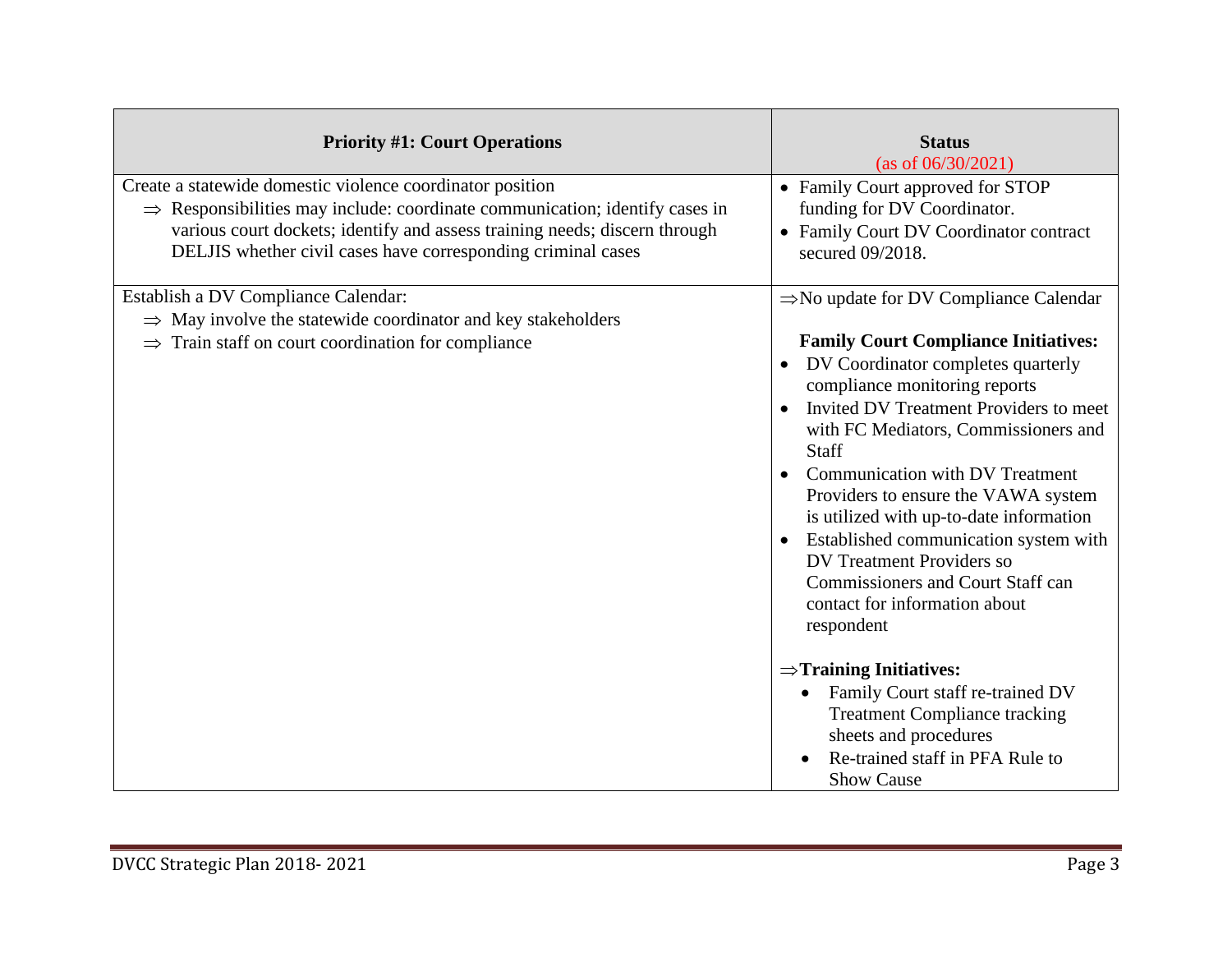| <b>Priority #2: High Risk Specialization</b>                                                                                                                                                                                                                                                                                                                                                                               | <b>Status</b><br>(as of $06/30/2021$ )                                                                                                                                                                                                                                                                                |
|----------------------------------------------------------------------------------------------------------------------------------------------------------------------------------------------------------------------------------------------------------------------------------------------------------------------------------------------------------------------------------------------------------------------------|-----------------------------------------------------------------------------------------------------------------------------------------------------------------------------------------------------------------------------------------------------------------------------------------------------------------------|
| Identify DVHR Team Coordinator position<br>$\Rightarrow$ Responsibilities may include: coordinate communication with DVHR Team;<br>receive and track high risk cases; prepare cases for review<br>$\Rightarrow$ Pilot project in Kent County<br>$\Rightarrow$ Secure office / work space to accommodate Coordinator and Team meetings<br>$\Rightarrow$ Establish identification and referral mechanism for high risk cases | MOU signed with Capitol Police and<br>DSHS for office space<br>DVCC approved for VOCA-Assistance<br>$\bullet$<br>funding for DVHR Coordinator<br>(subgrant #VF16-1890).<br>DVHR Coordinator has been filled<br>$\bullet$<br>since $3/4/19$ .<br><b>DVHRT</b> Policies and Protocols were<br>approved by DVCC 12/9/19. |
| Identify members of DVHR Team<br>$\Rightarrow$ Multi-disciplinary team to include law enforcement, P&P, police-based victim<br>specialists, community-based/shelter advocate; DOJ.<br>$\Rightarrow$ Allow for case-specific ad hoc members                                                                                                                                                                                 | • DVHR Coordinator met individually<br>with potential partners (P&P, People's<br>Place II, DOJ, law enforcement).<br>Invitations were sent leadership in all<br>agencies.<br>Members/designees have been<br>identified.<br>First business meeting was held in July<br>of 2019.                                        |
| Create MOU between the MDT Members<br>$\Rightarrow$ Define roles and responsibilities<br>$\Rightarrow$ Address confidentiality issues                                                                                                                                                                                                                                                                                      | The DVHRT "Rules and Procedures"<br>$\bullet$<br>draft was submitted to the DVCC's<br>Civil DAG for review on 10/14/19.<br>Final Draft "Rules & Procedures" were<br>approved by the DVCC 12/9/19.                                                                                                                     |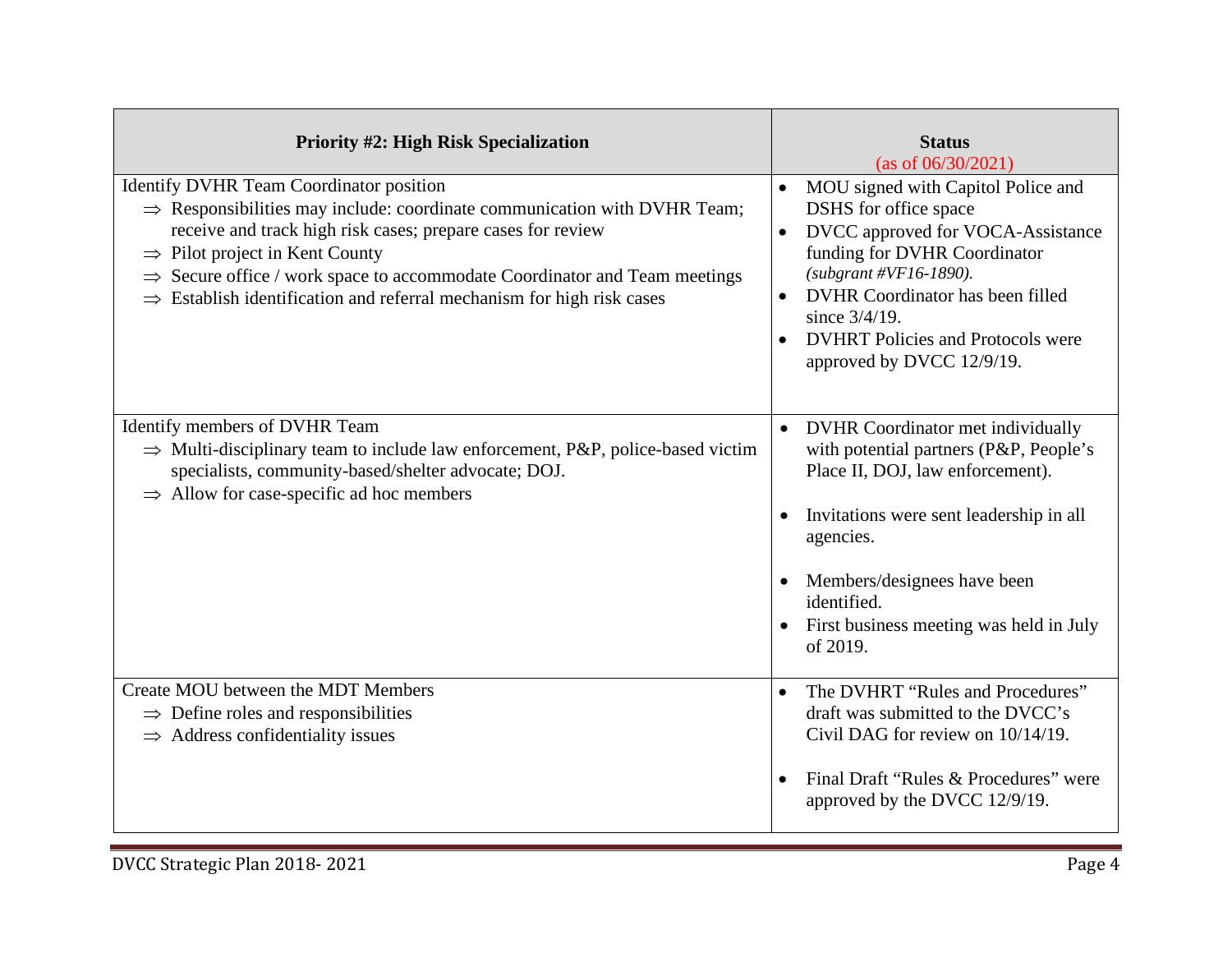|                                                                                                                                                                                                                                                                                                                                              | • DVHRT has met monthly since<br>December 2019.<br>• During the first year of operation, the<br>DVHRT reviewed 181 HR cases in Kent<br>County. Of those, 35 were accepted for<br>further tracking and follow-up by Team<br>Members.                                             |
|----------------------------------------------------------------------------------------------------------------------------------------------------------------------------------------------------------------------------------------------------------------------------------------------------------------------------------------------|---------------------------------------------------------------------------------------------------------------------------------------------------------------------------------------------------------------------------------------------------------------------------------|
| Develop a "system map" that would lead to development of protocol for:<br>$\Rightarrow$ What information should be utilized (LAP, Danger Assessment Tool, Risk<br>Assessment Tool, etc)<br>$\Rightarrow$ Sharing information within agencies or with other agencies (create release of<br>information forms; address confidentiality issues) | The Team has identified the LAP as a<br>screening tool for law enforcement<br>referrals.<br>The Danger Assessment has been identified<br>as the tool for DV Advocates/Hotline.<br>Confidentiality and Information Sharing are<br>addressed in the draft "Rules &<br>Procedures" |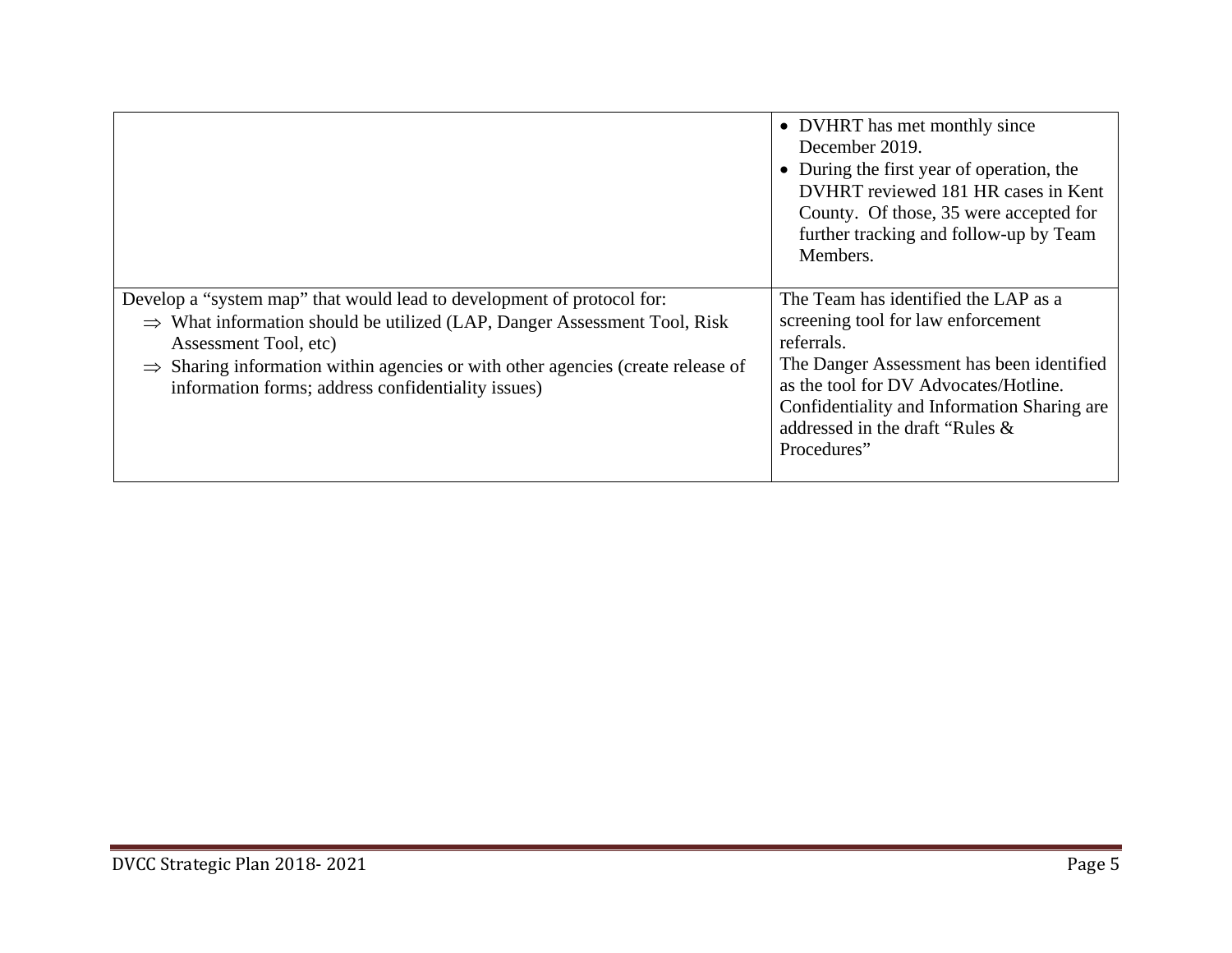| <b>Priority #3: Services and Resources for Offenders</b>                                                                                                                                                                                                                 | <b>Status</b><br>(as of 06/30/2021)                                                                                                                                                                                                                                                                                                                                                                        |
|--------------------------------------------------------------------------------------------------------------------------------------------------------------------------------------------------------------------------------------------------------------------------|------------------------------------------------------------------------------------------------------------------------------------------------------------------------------------------------------------------------------------------------------------------------------------------------------------------------------------------------------------------------------------------------------------|
| Promote accessible treatment for offenders.<br>$\Rightarrow$ Promote services of DVCC Certified Treatment Providers                                                                                                                                                      | • Treatment Committee reviewing<br>evaluation recommendations.                                                                                                                                                                                                                                                                                                                                             |
| $\Rightarrow$ Expand resources or availability of Certified Treatment Providers.<br>$\Rightarrow$ Explore methods to reduce cost barrier for DV Treatment from certified<br>programs.<br>$\Rightarrow$ Collaborate with DOC to explore services for offenders in custody | • The Treatment Committee established a<br>workgroup to revise the Treatment<br>Standards.                                                                                                                                                                                                                                                                                                                 |
|                                                                                                                                                                                                                                                                          | • 2021: The Center for Court Innovation's<br><b>Abusive Partner Accountability and</b><br><b>Engagement Training and Technical</b><br><b>Assistance Project</b> is providing training<br>and TA to the Treatment Committee<br>and Revisions Workgroup.                                                                                                                                                     |
| Promote access to legal resources.<br>$\Rightarrow$ Enhance legal services and pro se assistance for victims and offenders<br>$\Rightarrow$ Create a series of web-based resources, including information for attorneys                                                  | Family Court Enhancement Project:<br>• Created and updated materials.<br>Resources and video are available on<br>the Court's Protection From Abuse<br>website.                                                                                                                                                                                                                                             |
|                                                                                                                                                                                                                                                                          | <b>Training Committee:</b><br>$\Rightarrow$ DVCC Staff is trained to use the<br>Delaware Learning Center (DLC) as a<br>platform to provide online trainings and<br>promote resources and information<br>$\Rightarrow$ May 2021: Partnered with The Family<br>Court and the Administrative Office of<br>the Courts to offer virtual training from<br>the Training Institute on Strangulation<br>Prevention. |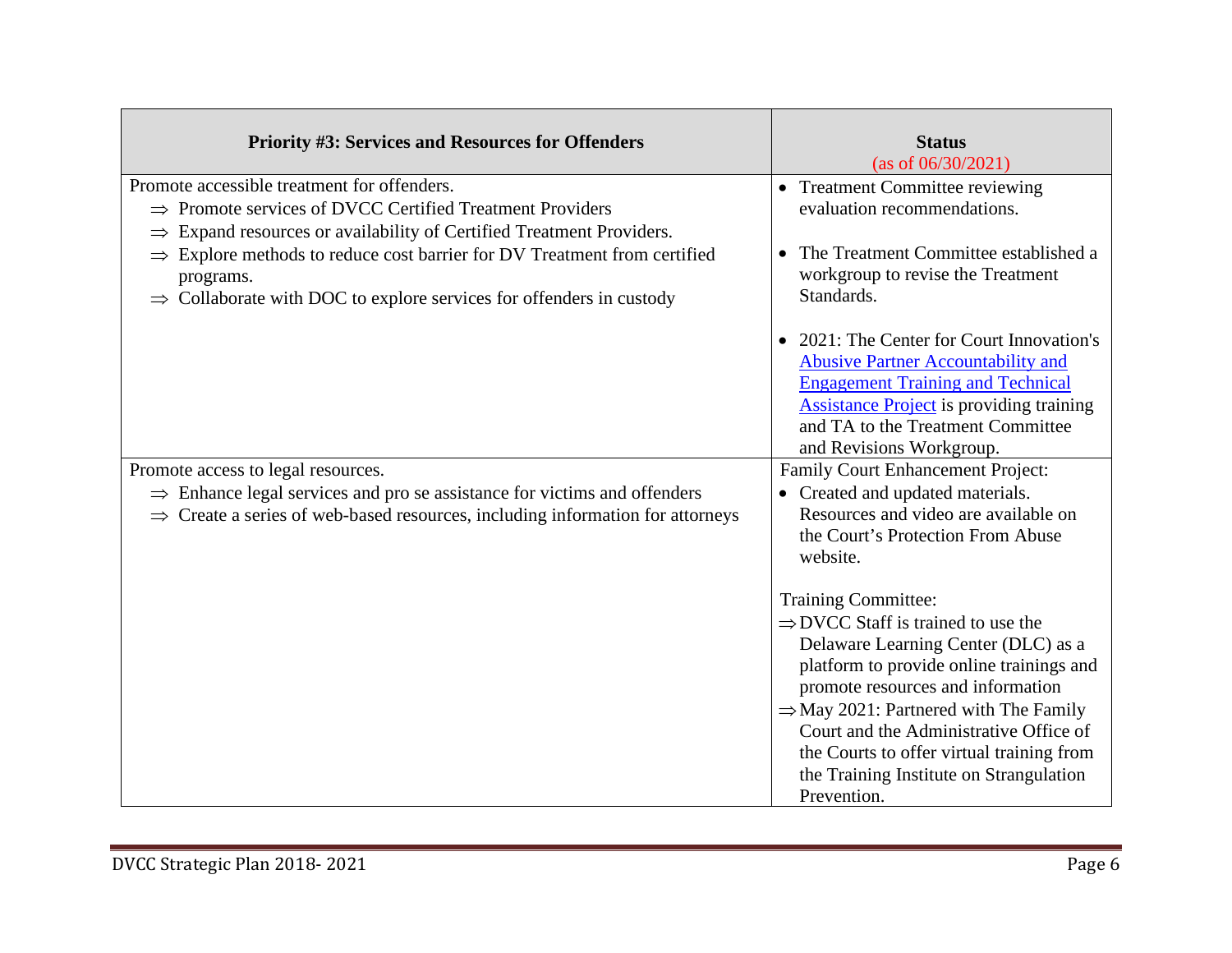| Priority #4: Trauma-Informed Education, Prevention and Awareness                                                                                                                                          | <b>Status</b><br>(as of $06/30/2021$ )                                                                                                                                                                                                                                                                                                                                                                                                                                                                                                                                                                                                                                                                                                                                                                                                                                                                                                                                                                                                                                                                                         |
|-----------------------------------------------------------------------------------------------------------------------------------------------------------------------------------------------------------|--------------------------------------------------------------------------------------------------------------------------------------------------------------------------------------------------------------------------------------------------------------------------------------------------------------------------------------------------------------------------------------------------------------------------------------------------------------------------------------------------------------------------------------------------------------------------------------------------------------------------------------------------------------------------------------------------------------------------------------------------------------------------------------------------------------------------------------------------------------------------------------------------------------------------------------------------------------------------------------------------------------------------------------------------------------------------------------------------------------------------------|
| Establish target audience for educational programs:<br>$\Rightarrow$ Enhance/expand education efforts in schools<br>$\Rightarrow$ Increase accessibility for educational events to the community at large | • Ongoing: Public Awareness $& Education$<br>Committee and DVCC Trainer/Educator<br>increased contacts with high schools $\&$<br>middle schools<br>• Identify the target audience/community<br>and focus for educational<br>events/workshops.<br>• Staff researched established Best Practice<br>Models for community education tools<br>and programs (ex: the CDC's "Dating<br>Matters" program; the WSCADV's "In<br>Her Shoes"; "In Their Shoes")<br>• In February 2020, DVCC partnered with<br>community stakeholders to collectively<br>reach 15 schools throughout Delaware for<br>Teen Dating Violence and Awareness<br>Month. Students engaged with resource<br>tables and class presentations.<br>• The DVCC partnered with Parkway<br>Academy in Dover, an alternative school<br>for at-risk teens, to create a monthly TDV<br>workshop. These sessions moved to a<br>virtual setting due to COVID-19.<br>• 2021: DVCC staff revised training<br>modules for school administrators, school<br>nurses and school counselors (14 Del<br>$C84166(a)$ . The modules were shared<br>with DOE for publication in Schoology. |
| Identity training needs to professionals                                                                                                                                                                  | DVCC Training Committee continues to                                                                                                                                                                                                                                                                                                                                                                                                                                                                                                                                                                                                                                                                                                                                                                                                                                                                                                                                                                                                                                                                                           |
| Create curricula                                                                                                                                                                                          | identify priorities and topics.                                                                                                                                                                                                                                                                                                                                                                                                                                                                                                                                                                                                                                                                                                                                                                                                                                                                                                                                                                                                                                                                                                |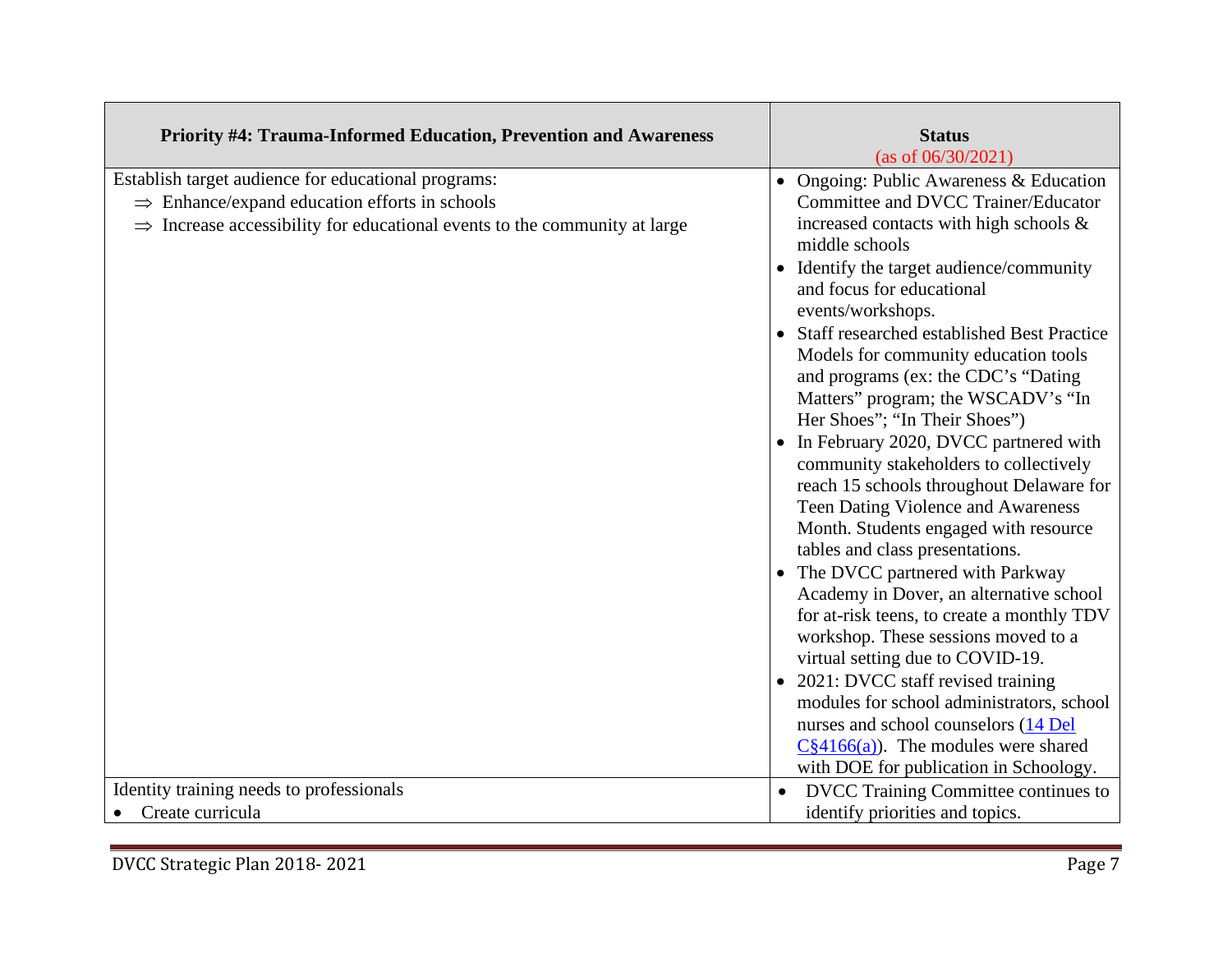| Increase accessibility for training         | DVCC staff worked with the Delaware                                      |
|---------------------------------------------|--------------------------------------------------------------------------|
| Face to face workshops; on-demand web-based | Learning Center to provide/offer                                         |
|                                             | training and promote resources and                                       |
|                                             | information.                                                             |
|                                             | The LET Workgroup launched the first                                     |
|                                             | series of online trainings in the Spring                                 |
|                                             | of 2021. Topics include: The PFA                                         |
|                                             | Process; Evidence-Based Prosecution;                                     |
|                                             | The Sexualization of Strangulation; The                                  |
|                                             | Identification and Response to Stalking                                  |
|                                             | (CJC Subgrant #: VW19-2391)                                              |
|                                             | June 2021: The LET Workgoup will                                         |
|                                             | begin to plan the next series of online                                  |
|                                             | trainings to be added to the DLC                                         |
|                                             | Library. The goal is to have the training                                |
|                                             | sessions online by in early 2022 (CJC                                    |
|                                             | Subgrant #VW19-2694).                                                    |
|                                             | Request of the US District of Delaware                                   |
|                                             | Court to assist with event under the                                     |
|                                             | POWER Act. First event held 9/4/2019:<br>DVCC partnered with CLASI, DVLS |
|                                             | and the Beau Biden Foundation to offer                                   |
|                                             | the Stewards of Children Training.                                       |
|                                             | IACP request for the DVCC and                                            |
|                                             | Georgetown Police to co-host the                                         |
|                                             | "Trauma-Informed Sexual Assault                                          |
|                                             | Investigation Training" for law                                          |
|                                             | enforcement (this was to take place in                                   |
|                                             | Spring of 2020- IACP canceled all plans                                  |
|                                             | due to COVID-19)                                                         |
|                                             | <b>Ongoing: DVCC</b> staff continues to                                  |
|                                             | work with the Department of Education                                    |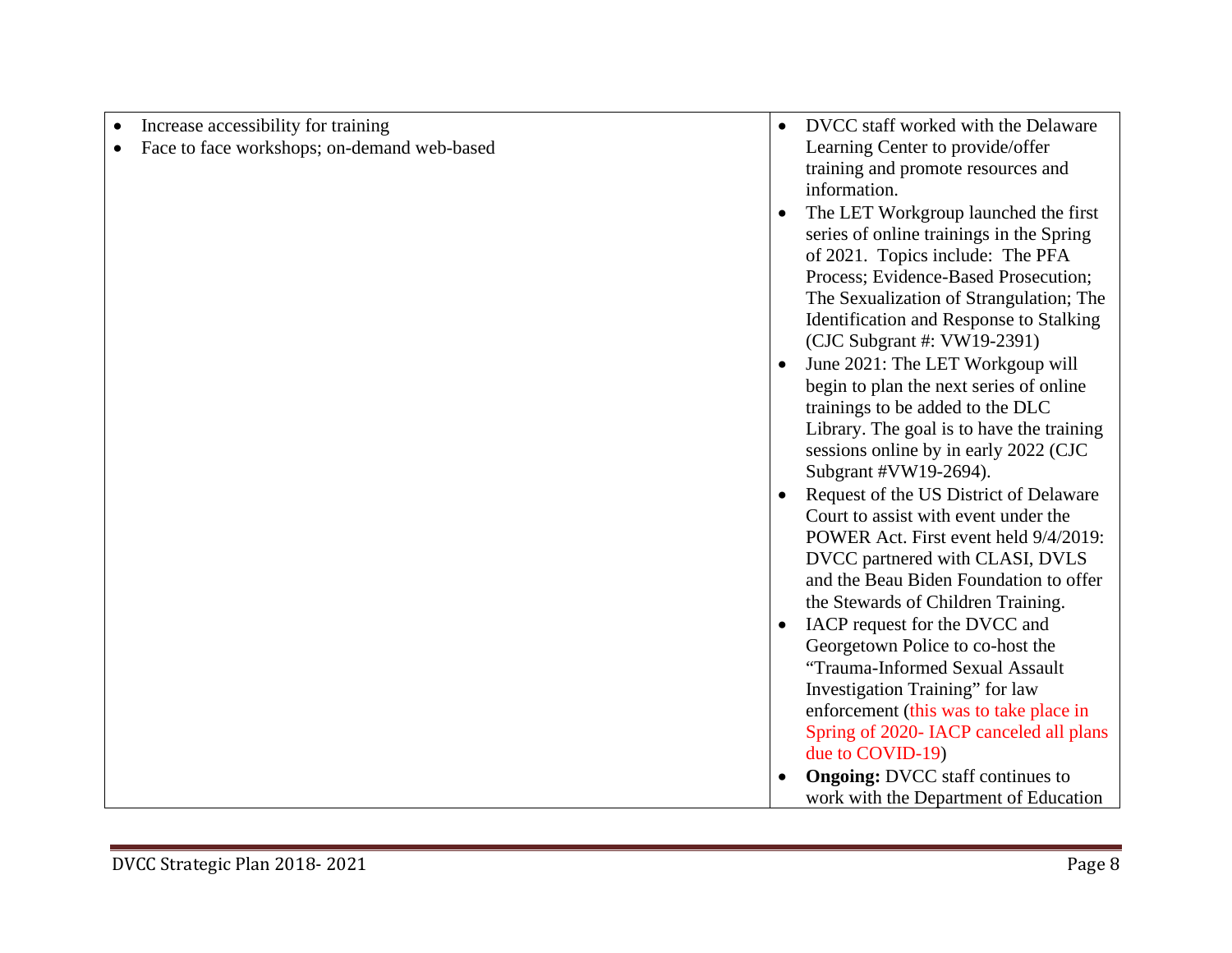|                                                                                                                                                                                             | to produce an online TDV training for<br>educators and administrators.<br>The Annual LET Conference was not<br>$\bullet$<br>held in November 2020 due to COVID-<br>19. The DVCC began using the STOP<br>VAW Subgrant funds to create an online<br>training library in the Delaware<br>Learning Center (trainings referenced<br>above)<br>In 2020, during the COVID-19<br>pandemic, the Trainer/Educator learned<br>to use multiple online tools and<br>platforms, including Articulate<br>Storyline, Google Suite, Wave Video,<br>Webex Trainings, and the DLC.<br>March 2020 to May 2021: The DVCC<br>staff successfully moved all education<br>and training sessions to online learning<br>spaces. |
|---------------------------------------------------------------------------------------------------------------------------------------------------------------------------------------------|------------------------------------------------------------------------------------------------------------------------------------------------------------------------------------------------------------------------------------------------------------------------------------------------------------------------------------------------------------------------------------------------------------------------------------------------------------------------------------------------------------------------------------------------------------------------------------------------------------------------------------------------------------------------------------------------------|
| Expand social media presence<br>Create content for social media campaign<br>Build capacity for managing social media presence<br>Learn more about national education and prevention efforts | September 2018: The DVCC received<br>recognition as "Allied Organization" of<br>the NO MORE Campaign to end DV<br>& SA.<br>In February 2020, DVCC partnered with<br>community stakeholders to collectively<br>reach 15 schools throughout Delaware<br>for Teen Dating Violence and<br>Awareness Month. Students engaged<br>with resource tables and class<br>presentations.<br>Throughout 2020, the DVCC partnered<br>with Parkway Academy in Dover, an                                                                                                                                                                                                                                              |